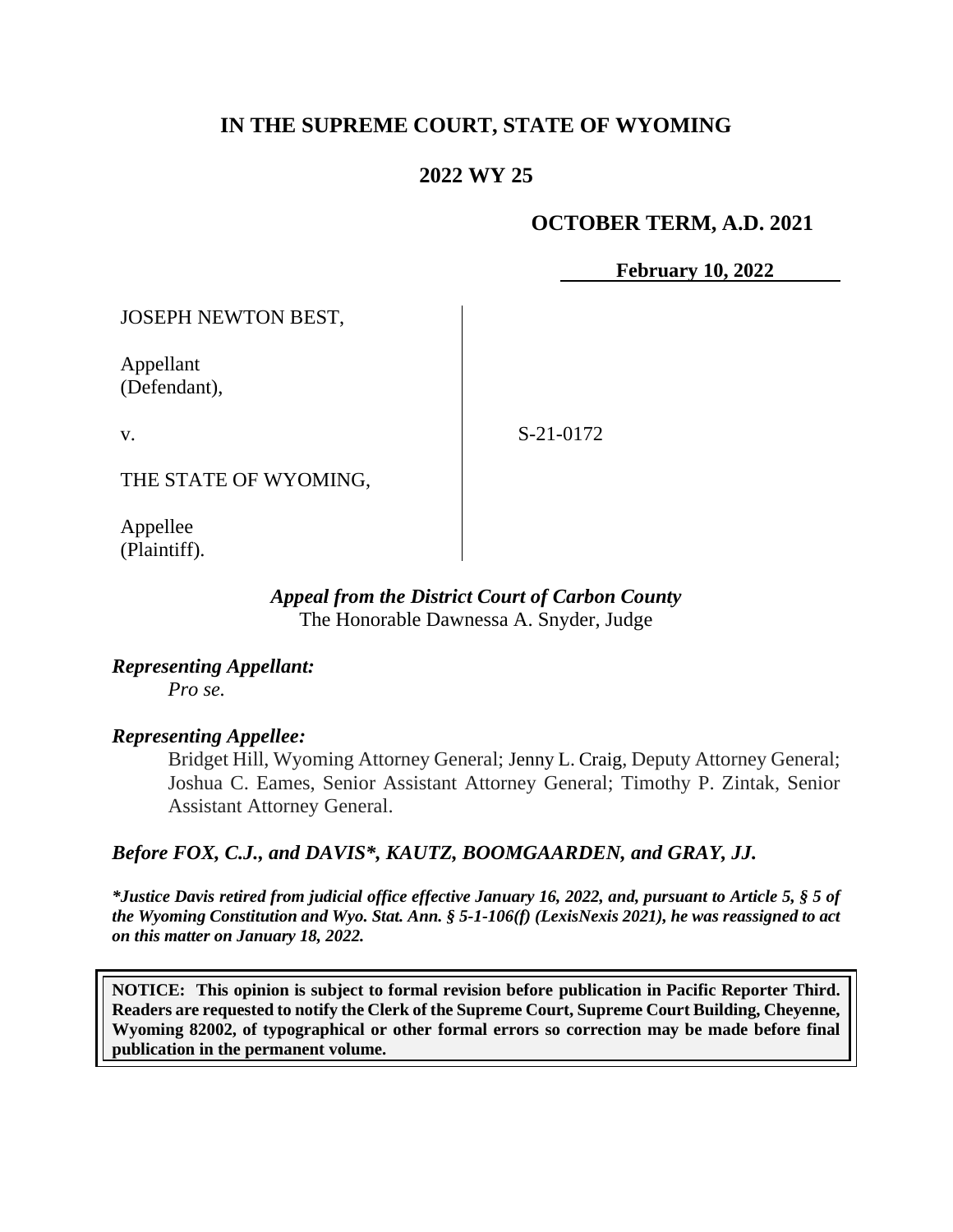#### **KAUTZ, Justice.**

[¶1] Joseph Newton Best appeals from the district court's denial of his motion to correct an illegal sentence. We affirm.

#### **ISSUE**

[¶2] Did the district court err in denying Mr. Best's motion to correct an illegal sentence?

### **FACTS**

[¶3] We detailed the underlying facts of this case in *Best v. State (Best I)*, 736 P.2d 739 (Wyo. 1987), and we need not restate them here. It suffices to say Mr. Best was convicted by a jury of attempted first-degree murder after he shot a Wyoming Highway Patrol Officer. *Best I*, 736 P.2d at 741-42. The district court sentenced him to prison "for the remainder of his natural life." We affirmed his conviction and sentence on direct appeal. *Id.* at 747. Mr. Best later filed a motion for a new trial based on newly discovered evidence. The district court denied the motion and we affirmed. *Best v. State (Best II)*, 769 P.2d 385, 389 (Wyo. 1989). In 2015, Mr. Best filed a petition for writ of habeas corpus under 28 U.S.C. § 2254 in the United States District Court for the District of Wyoming. The federal district court dismissed the petition as untimely. In April 2021, Mr. Best filed a motion to correct an illegal sentence under Rule 35(a) of the Wyoming Rules of Criminal Procedure (W.R.Cr.P.). The district court summarily denied the motion. Mr. Best appealed.

### **DISCUSSION**

[¶4] Mr. Best argues the district court erred in denying his Rule 35(a) motion to correct an illegal sentence. He claims his conviction is illegal because (1) he was charged with and convicted of violating "[§§] 6-2-101 and 6-1-201 W.S. 1977 as amended" yet those statutes did not exist in 1977; and (2) there was no *corpus delicti* (body), a necessary element for a first-degree murder conviction. He maintains his sentence is illegal because (1) the word "natural" does not appear in the penalty statute for his crime, which provides only for a penalty of "life imprisonment according to law"; and (2) he was sentenced without a presentence hearing. Mr. Best also asserts his sentence is unconstitutional under the Eighth Amendment of the United States Constitution because, after serving 36 years in prison, it is effectively a life sentence without the possibility of parole. For his Eighth Amendment claim, he cites our juvenile life sentencing jurisprudence, even though he was an adult at the time of his crime and was tried and sentenced as an adult. *See, e.g., Sen v. State*, 2017 WY 30, 390 P.3d 769 (Wyo. 2017); *Bear Cloud v. State*, 2014 WY 113, 334 P.3d 132 (Wyo. 2014).

[¶5] We review the denial of a motion to correct an illegal sentence for an abuse of discretion. *See Baker v. State*, 2011 WY 123, ¶ 10, 260 P.3d 268, 271 (Wyo. 2011)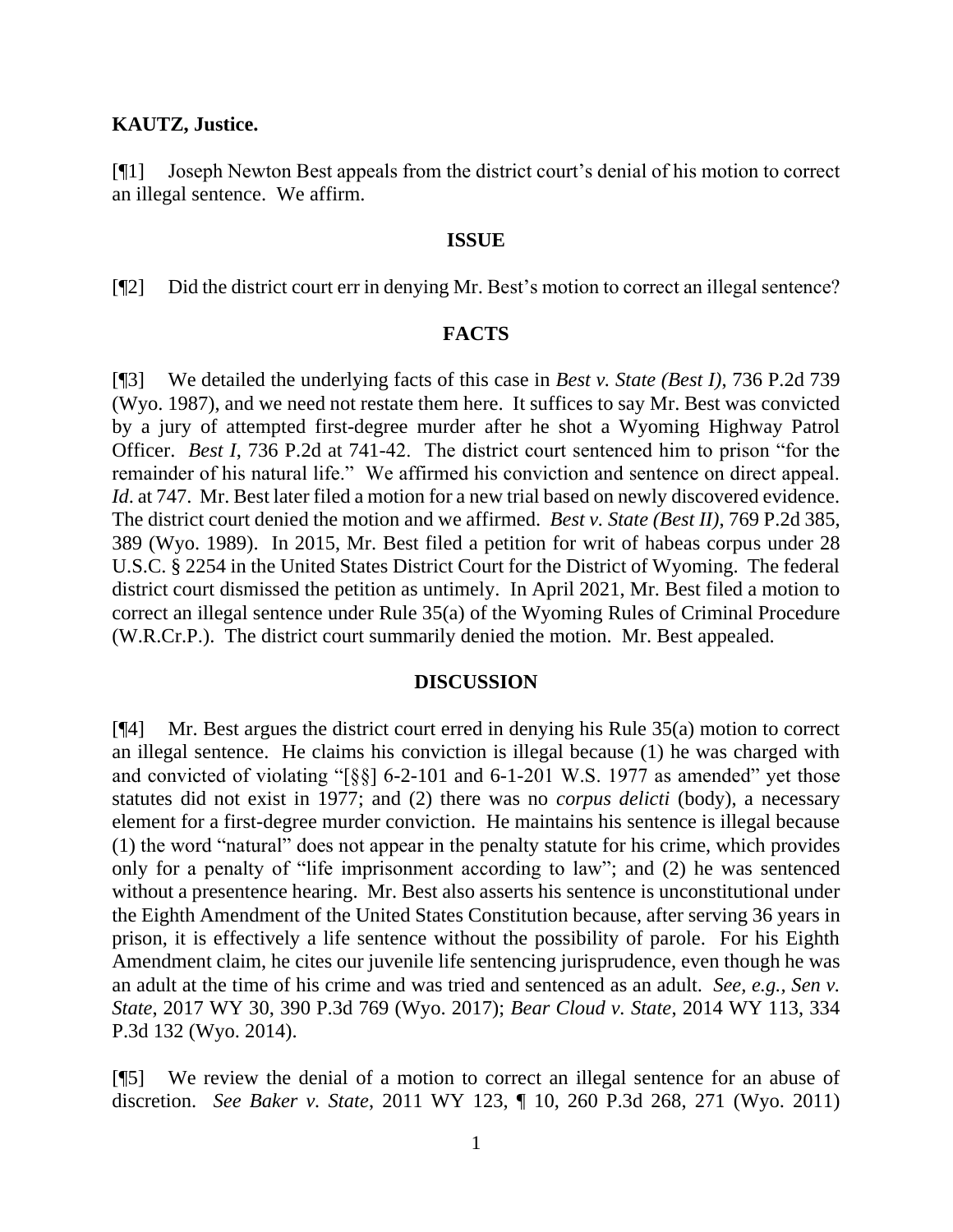(quoting *McDaniel v. State*, 2007 WY 125, ¶¶ 6-7, 163 P.3d 836, 838 (Wyo. 2007)). However, we review de novo "whether a sentence is illegal and whether res judicata bars a motion to correct an illegal sentence[.]" *Majhanovich v. State*, 2021 WY 135, ¶ 7, 499 P.3d 995, 997 (Wyo. 2021) (citing *Russell v. State*, 2021 WY 9, ¶ 9, 478 P.3d 1202, 1204 (Wyo. 2021)). *See also, Brown v. State*, 2021 WY 79, ¶ 8, 489 P.3d 1162, 1164 (Wyo. 2021) (citations omitted). "We also determine de novo whether a claim is properly considered under . . . Rule 35(a)[.]" *Majhanovich*, ¶ 7, 499 P.3d at 997 (citing *Hicks v. State*, 2018 WY 15, ¶ 10, 409 P.3d 1256, 1259 (Wyo. 2018)).

[¶6] Mr. Best's arguments concerning the validity of his conviction are not reviewable in a Rule 35(a) motion. "'A motion to correct an illegal sentence presupposes a valid conviction and may not be used to re-examine errors occurring at trial or other proceedings prior to the imposition of sentence. Therefore, issues concerning the validity of a conviction will not be addressed in the context of a Rule 35 motion.'" *Bird v. State*, 2002 WY 14, ¶ 4, 39 P.3d 430, 431 (Wyo. 2002) (quoting *Evans v. State*, 892 P.2d 796, 797 (Wyo. 1995)) (other citations omitted). Moreover, these arguments, as well as his arguments concerning the legality of his sentence, are barred by res judicata.

[¶7] "'*Res judicata* bars litigation of issues that were or *could have been determined* in a prior proceeding.'" *Russell*, ¶ 11, 478 P.3d at 1205 (emphasis added) (quoting *Goetzel v. State*, 2019 WY 27, ¶ 11, 435 P.3d 865, 868 (Wyo. 2019)). Mr. Best could have raised his arguments concerning the validity of his conviction and sentence on direct appeal or in his motion for a new trial. He did not. *See Winstead v. State*, 2011 WY 137, ¶ 12, 261 P.3d 743, 746 (Wyo. 2011) ("We . . . have held that res judicata applies when a defendant could have raised an issue in an earlier appeal or motion for sentence reduction and failed to do so."), *overruled in part on other grounds by Sweets v. State*, 2013 WY 98, ¶ 2 n.1, 307 P.3d 860, 863 n.1 (Wyo. 2013).

[¶8] "A party can avoid application of res judicata if he demonstrates good cause for not raising an issue in an earlier proceeding." *Majhanovich*, ¶ 9, 499 P.3d at 997 (citing *Goetzel*, ¶ 13, 435 P.3d at 869). Mr. Best argues good cause exists because Rule 35(a) allows a court to "correct an illegal sentence at any time." While that is true, "motions to correct an illegal sentence are subject to res judicata." *Russell*, ¶ 9, 478 P.3d at 1204 (citations omitted). Mr. Best also argues "[t]his is the first time [he has] had the complete faculties to argue this case in this Court" and states his earlier cases "were not brought by [him], but rather [his] [a]ttorney[.]" In *Winstead*, we rejected a similar claim, stating the defendant's

> assertion that he did not challenge the legality of the sentence at any of these [previous] times because his attorney was in control and he was unschooled in the law does not establish good cause for not bringing the issue to the district court's or this Court's attention. Neither does his assertion that he had